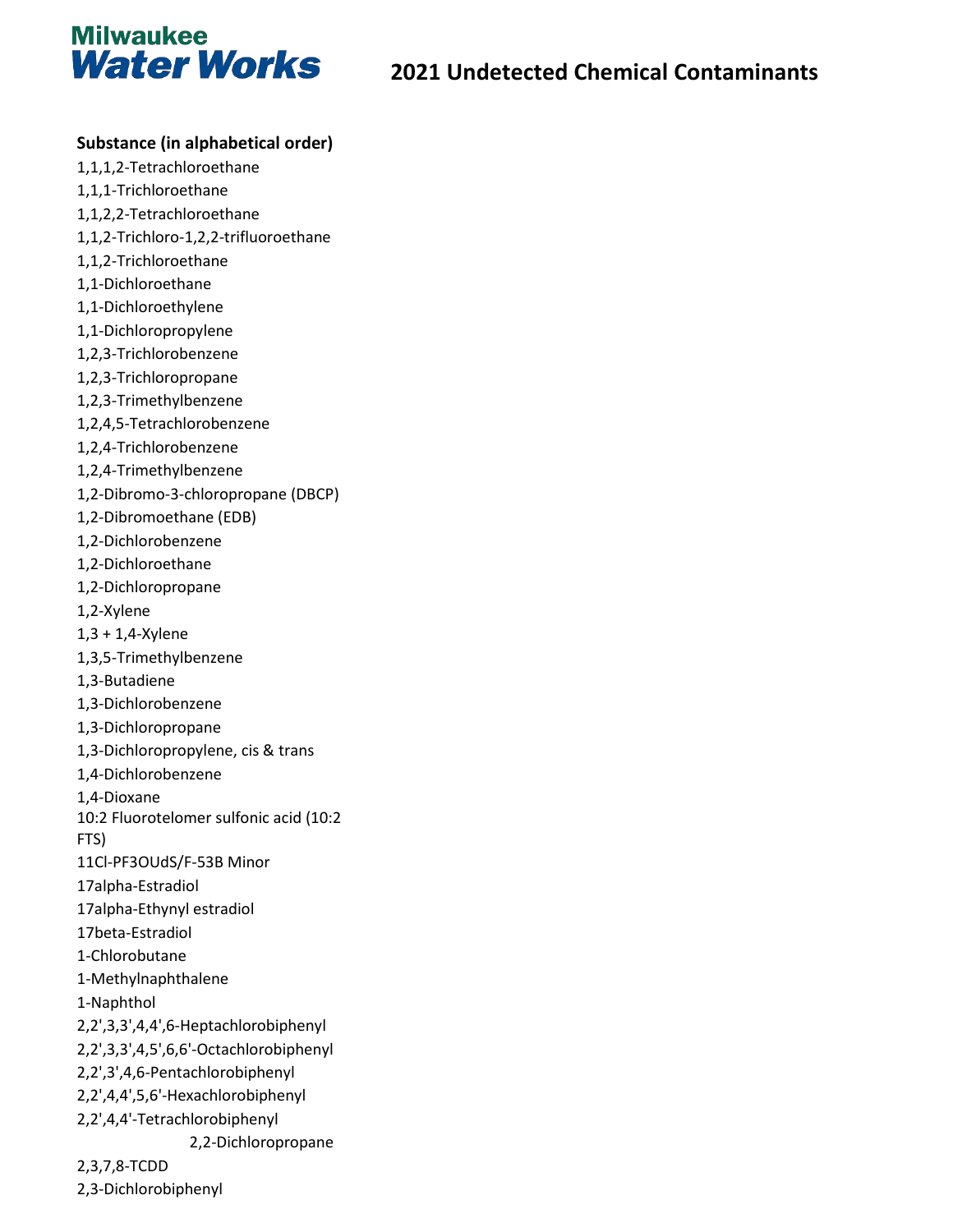

2,4,5-TP (Silvex) 2,4,5-Trichlorobiphenyl 2,4,6-Trichlorophenol 2,4-D 2,4-Dinitrotoluene 2,6-Dinitrotoluene 2-Butanone (MEK) 2-Chlorobiphenyl 2-Chlorotoluene 2-Hexanone 2-Methylnaphthalene 2-Nitropropane 3-Hydroxycarbofuran 4,4'-DDD 4,4'-DDE 4,4'-DDT 4:2 Fluorotelomer sulfonic acid (4:2 FTS) 4-Chlorotoluene 4-Isopropyltoluene 4-Methyl-2-pentanone (MIBK) 4-n-Octylphenol 4-tert-Octylphenol 6:2 Fluorotelomer sulfonic acid (6:2 FTS) 8:2 Fluorotelomer sulfonic acid (8:2 FTS) 9Cl-PF3ONS/F-53B Major Acenaphthene Acenaphthylene Acetaldehyde Acetaminophen Acetochlor Acrylamide Acrylonitrile ADONA Alachlor Aldicarb Aldicarb sulfone Aldicarb sulfoxide Aldrin Allyl chloride alpha-Chlordane alpha-Hexachlorocyclohexane Ametryn Anilazine Anthracene Antipyrine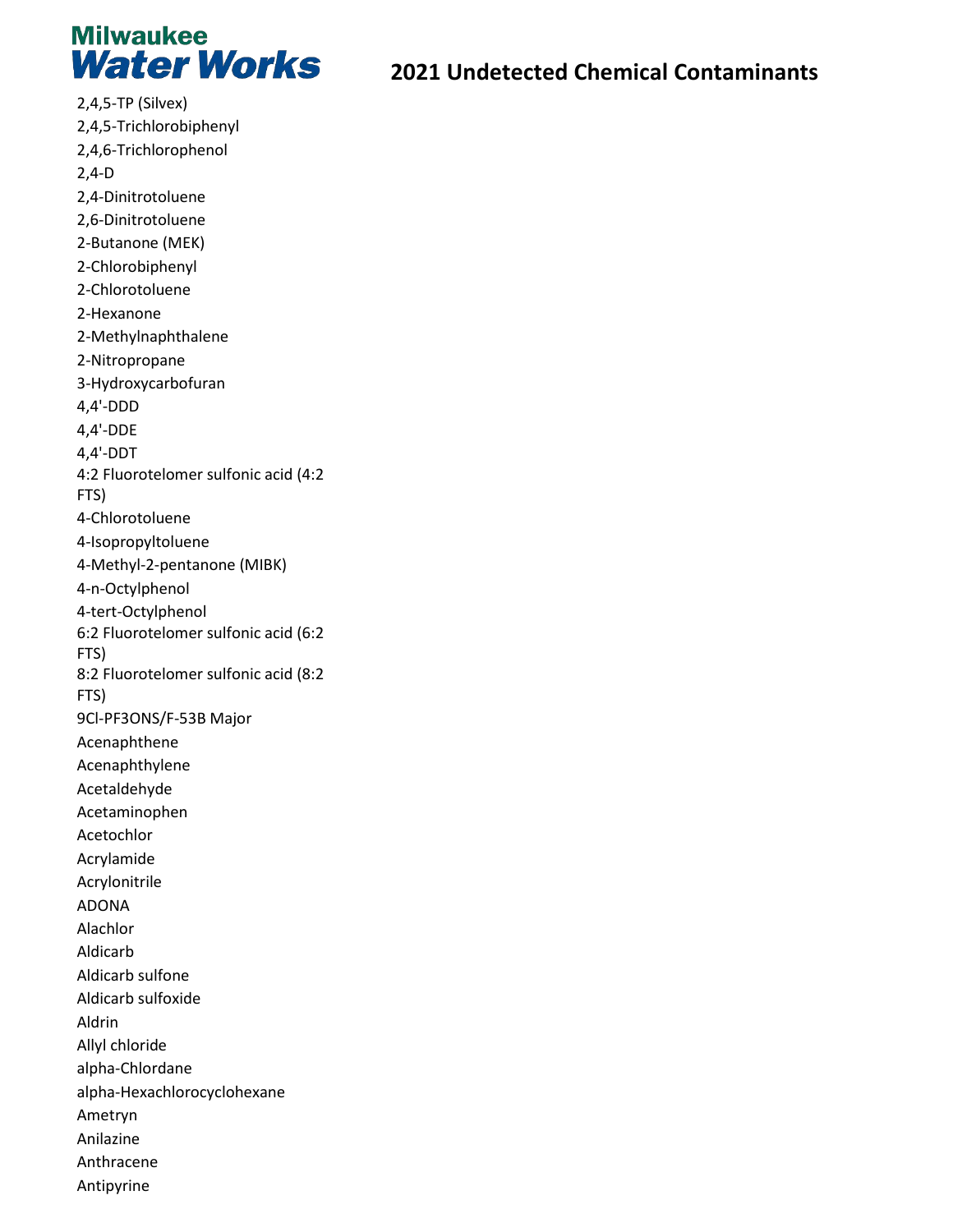

Aroclor 1016 Aroclor 1221 Aroclor 1232 Aroclor 1242 Aroclor 1248 Aroclor 1254 Aroclor 1260 Arsenic Aspon Atenolol Atraton Atrazine Azinphos-ethyl Azinphos-methyl Azithromycin BDE-1 BDE-10 BDE-100 BDE-105 BDE-116 BDE-119/120 BDE-12 BDE-126 BDE-128/154 BDE-13 BDE-138 BDE-140 BDE-15 BDE-153 BDE-155 BDE-166 BDE-17 BDE-181/177 BDE-183/176 BDE-190/171 BDE-2 BDE-203/200 BDE-206 BDE-207 BDE-208 BDE-209 BDE-25 BDE-28/33 BDE-3 BDE-30 BDE-32 BDE-35/21

BDE-37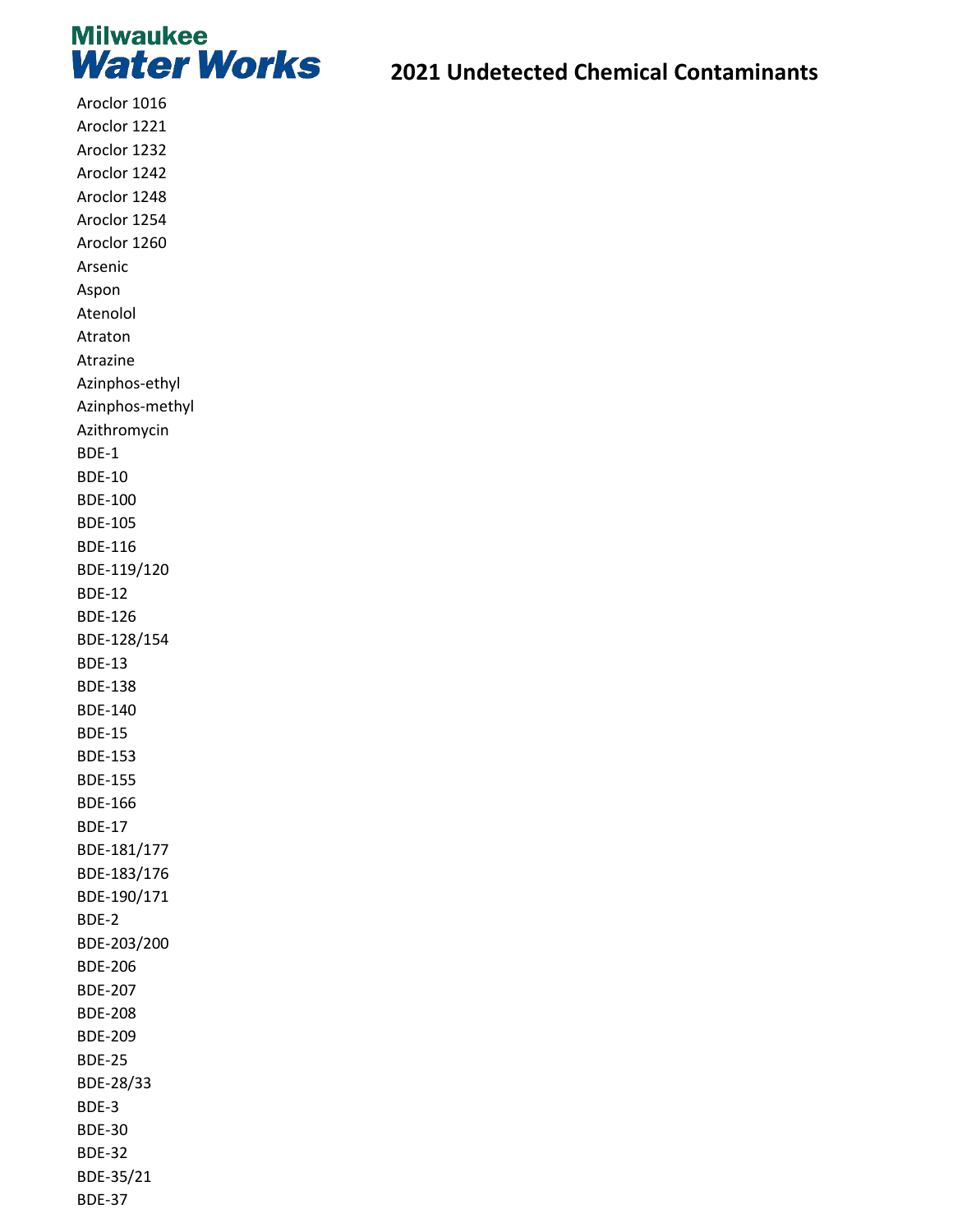

BDE-47 BDE-49 BDE-66 BDE-7 BDE-71 BDE-75/51 BDE-77 BDE-79 BDE-8/11 BDE-85 BDE-99 Bendiocarb Benfluralin Benzaldehyde Benzene Benzo(a)anthracene Benzo(a)pyrene Benzo(b)fluoranthene Benzo(g,h,i)perylene Benzo(k)fluoranthene Benzyl chloride Beryllium beta-BHC Bezafibrate Bisphenol A Bolstar Bromacil Bromobenzene Bromochloromethane Bromomethane Butachlor Butylate Butylbenzylphthalate Cadmium Caffeine Carbadox Carbamazepine Carbaryl Carbofuran Carbon disulfide Carbon tetrachloride Carbophenothion Carboxin Cerium Cesium Chloramphenicol Chlordane

Chlorfenvinphos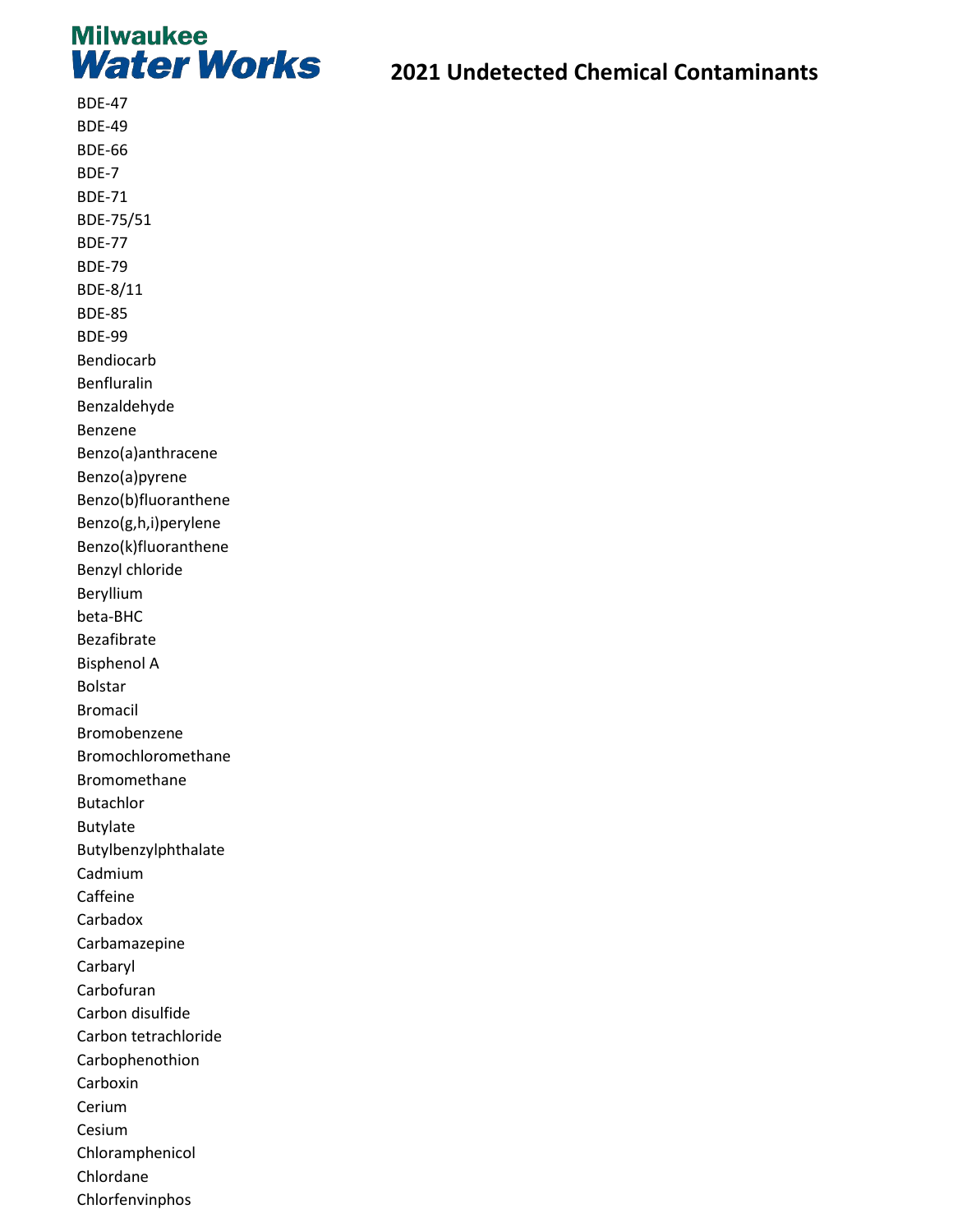

Chloroacetonitrile Chlorobenzene Chlorobenzilate Chloroethane Chloromethane Chloroneb Chloroprene Chloropropylate Chlorotetracycline Chlorothalonil Chlorpropham Chlorpyrifos Chlorpyrifos methyl Chrysene cis-1,2-Dichloroethylene cis-1,3-Dichloropropylene cis-Nonachlor cis-Testosterone Clofibric acid Clomazone Clopyralid Cobalt Color (Apparent) Color (True) Coumaphos Crotonaldehyde Crotoxyphos Cyanazine Cycloate Cyclohexanone Cyclohexanone Dalapon DCPA Decanal DEET delta-BHC Demeton O Demeton S Desethylatrazine Desisopropylatrazine Dexamethasone Di(2-chloroethyl)ether Di(2-ethylhexyl)adipate Di(2-ethylhexyl)phthalate Diazepam Diazinon Dibenzo(a,h)anthracene Dibromomethane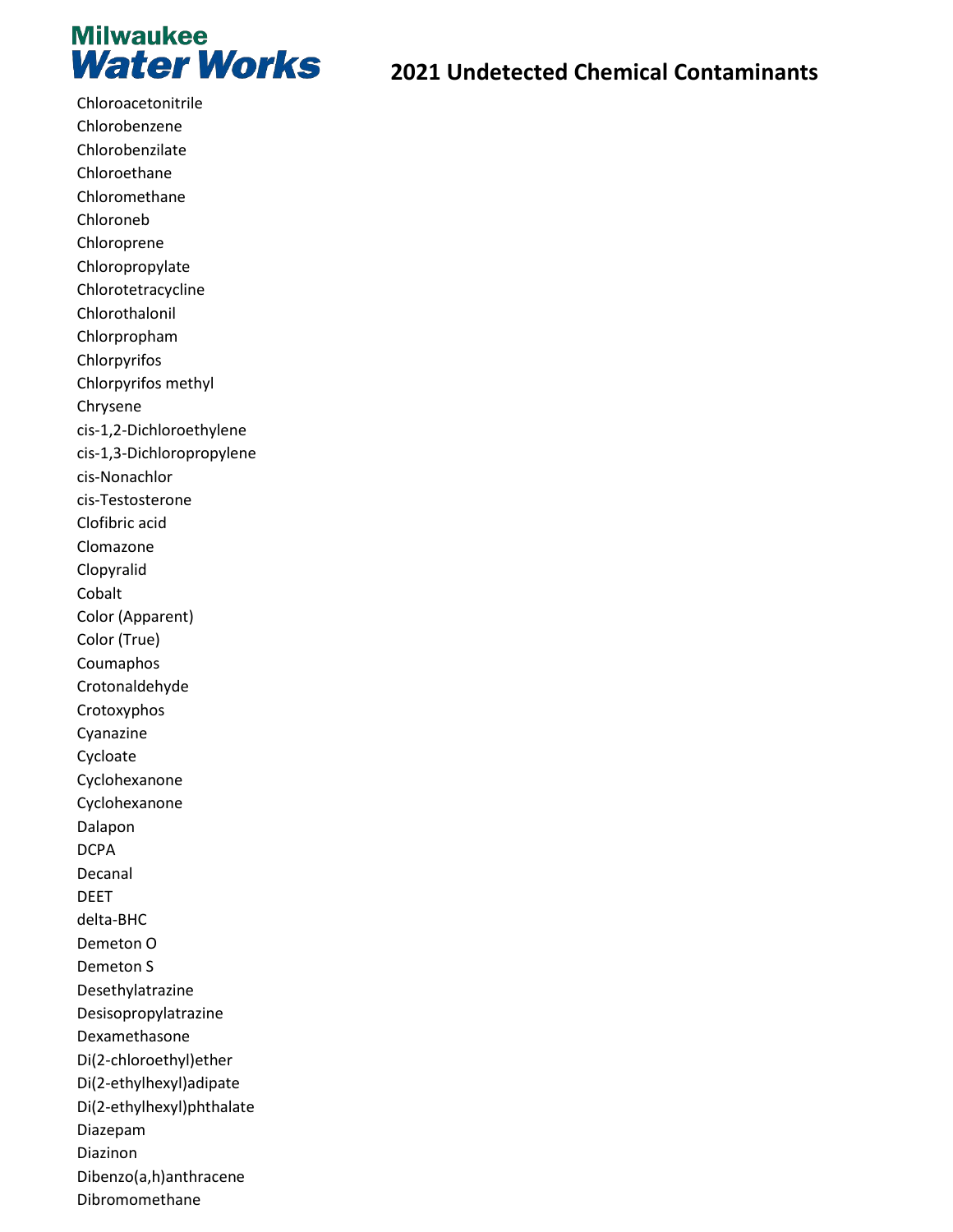

Dicamba Dichlobenil Dichlofenthion Dichloran Dichlorodifluoromethane Dichloromethane **Dichlorvos** Dicrotophos Dieldrin Diethylphthalate Diethylstilbestrol (DES) Diisopropyl ether Dilantin Diltiazem Dimethoate Dimethylphthalate Di-n-butylphthalate Di-n-octylphthalate Dinoseb Dioxathion A Dioxathion B Diphenamid Diquat Disulfoton Disulfoton sulfone Disulfoton sulfoxide Dysprosium Endosulfan I Endosulfan II Endosulfan sulfate Endothall Endrin Endrin aldehyde E-Phosphamidon Epichlorohydrin **EPN EPTC** Erbium Erucylamide Erythromycin Esfenvalerate Estriol Estrone Ethalfluralin Ethion Ethofumesate Ethoprop Ethyl acrylate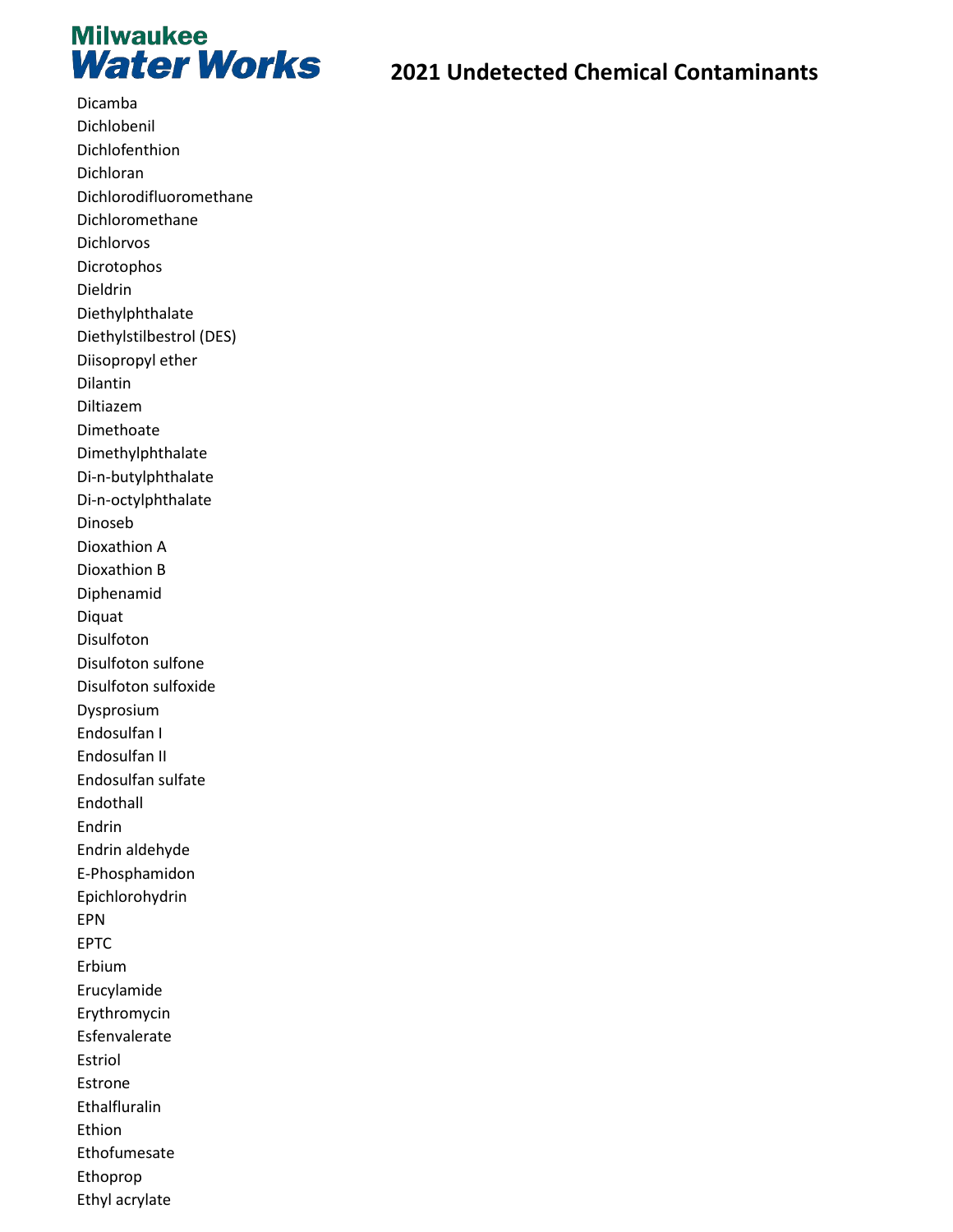

**Ethyl Ether** Ethyl methacrylate Ethyl tert-butyl ether Ethylbenzene Etridiazole Europium Famphur Fenamiphos Fenarimol Fenitrothion Fenoxaprop-ethyl Fensulfothion Fenthion Fluazifop-butyl Fluchloralin Fluometuron Fluoranthene Fluorene Fluoxetine (Prozac) Fluridone Fonofos Gadolinium gamma-BHC (Lindane) gamma-Chlordane Gemfibrozil Germanium Glyoxal Glyphosate Hafnium Heptachlor Heptachlor epoxide Heptanal Hexachlorobenzene Hexachlorobutadiene Hexachlorocyclopentadiene Hexachloroethane Hexazinone HFPO-DA/GenX Holmium Ibuprofen Indeno(1,2,3-cd)pyrene lopromide Iprodione Iridium Iron Isofenphos Isophorone Isopropylbenzene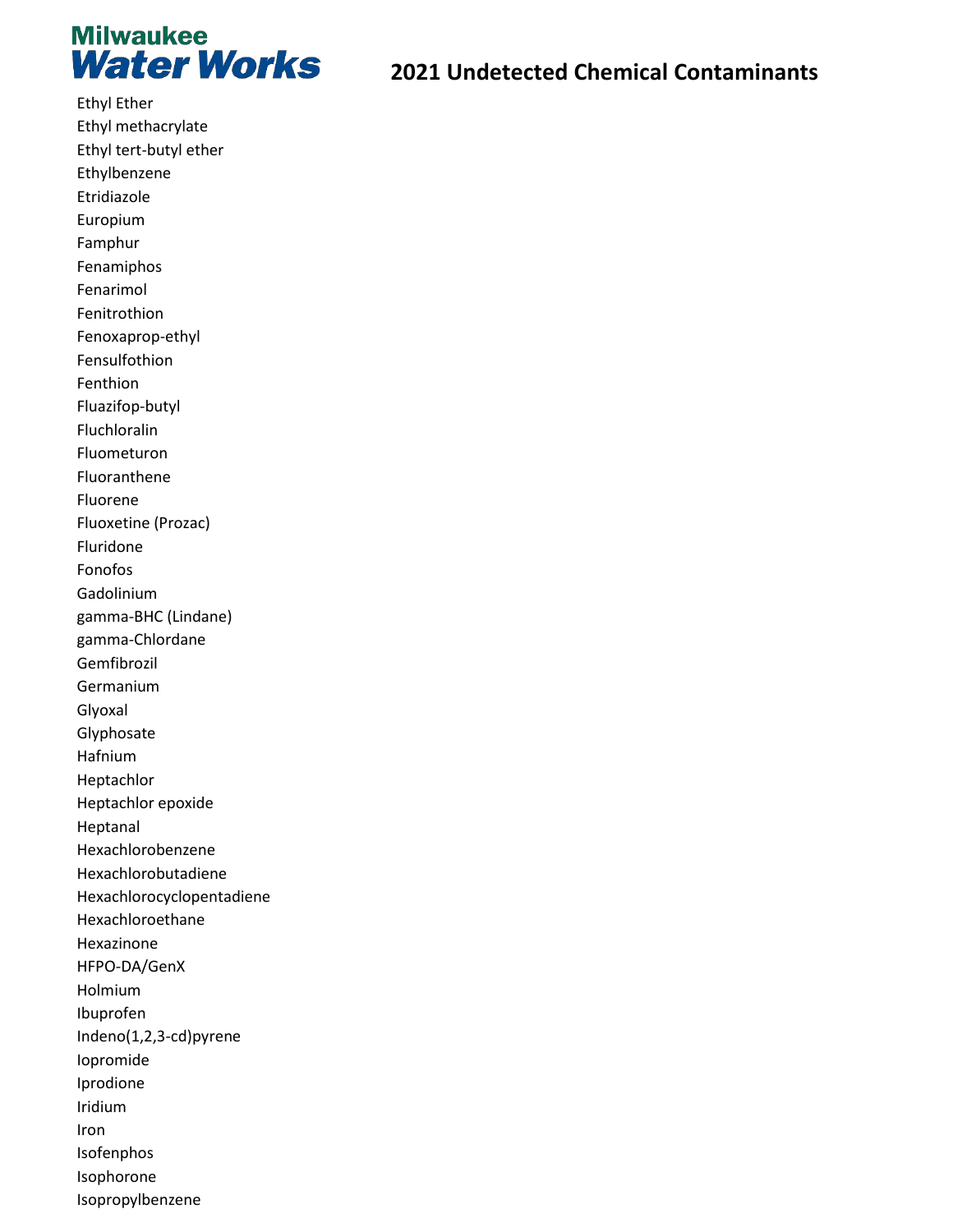

Lanthanum Leptophos Levothyroxine (Synthroid) Lincomycin Lutetium Malathion Meprobamate Mercury Metalaxyl Methacrylonitrile Methomyl Methoxychlor Methyl glyoxal Methyl iodide Methyl paraoxon Methyl parathion Methylacrylate Methylmethacrylate Methyl-t-butyl ether (MTBE) Metolachlor Metribuzin Metsulfuron-methyl Mevinphos MGK 264 isomer a MGK 264 isomer b MGK 326 Mirex Molinate Monensin Monochloroacetic acid Monocrotophos Nafion Byproduct 1 Nafion Byproduct 2 Naled Naphthalene Naphthalene Napropamide Naproxen Narasin n-Butyl acrylate n-Butylbenzene Neodymium N-ethyl Perfluorooctanesulfonamidoacetic acid N-ethylperfluorooctane sulfonamide N-ethylperfluorooctane Nicotine Niobium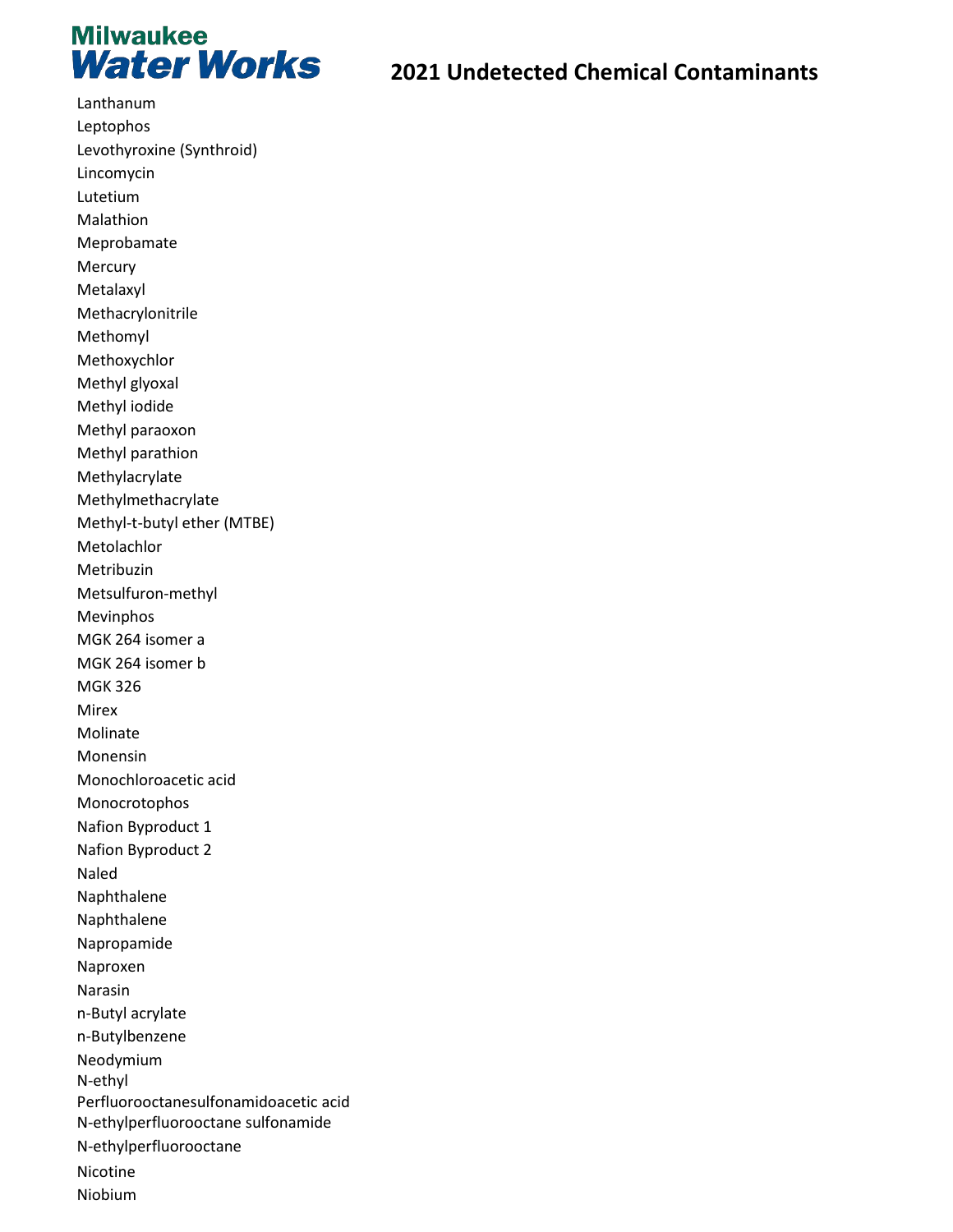

Nitrite, as N Nitrobenzene N-methyl N-methylperfluorooctane sulfonamide (NMeFOSA) N-methylperfluorooctane N-Nitrosodiethylamine (NDEA) N-Nitrosodimethylamine (NDMA) N-Nitrosodi-N-butylamine (NDBA) N-Nitrosodi-N-propylamine (NDPA) N-Nitrosodiphenylamine (NDPhA) N-Nitrosomethylethylamine (NMEA) N-Nitrosomorpholine (NMOR) N-Nitrosopiperidine (NPIP) N-Nitrosopyrrolidine (NPYR) Nonafluoro-3,6-dioxaheptanoic acid Nonanal Norflurazon n-Propylbenzene Octanal Oleandomycin Oryzalin Oxadiazon Oxamyl Oxychlordane Oxyfluorfen Palladium Paraquat Parathion Paraxanthine Pebulate Pendimethalin Penicillin G Penicillin V Pentachlorobenzene Pentachloroethane Pentachloronitrobenzene Pentachlorophenol Pentanal Perfluoro(3,5,7,9-tetraoxadecanoic) acid Perfluoro(3,5,7-trioxaoctanoic) acid Perfluoro(3,5-dioxahexanoic) acid Perfluoro-2-methoxyacetic acid Perfluoro-3-methoxypropanoic acid (PFMPA) Perfluoro-4-isopropoxybutanoic acid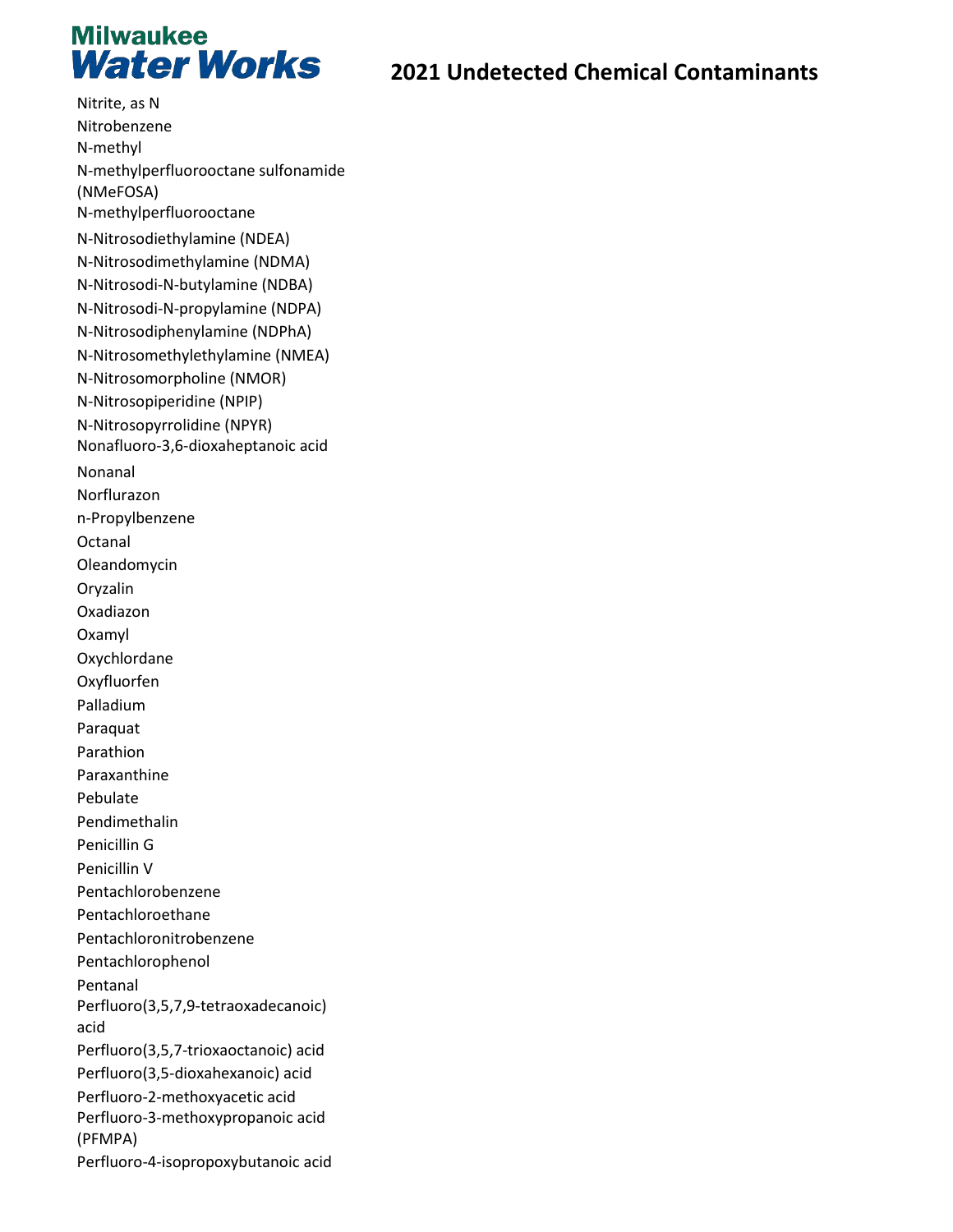# **Milwaukee Water Works**

Perfluoro-4-methoxybutanoic acid (PFMBA) Perfluorobutanesulfonic acid (PFBS) Perfluorodecanesulfonic acid (PFDS) Perfluorodecanoic acid (PFDA) Perfluorododecanesulfonic acid Perfluorododecanoic acid (PFDoA) Perfluoroheptanesulfonic acid (PFHpS) Perfluorohexadecanoic acid (PFHxDA) Perfluorononanesulfonic acid (PFNS) Perfluorononanoic acid (PFNA) Perfluorooctane sulfonamide (PFOSA) Perfluoropentanesulfonic acid (PFPeS) Perfluorotetradecanoic acid (PFTeDA) Perfluorotridecanoic acid (PFTrDA) Perfluoroundecanoic acid (PFUnA) Permethrin, cis & trans Phenanthrene Phenylphenol Phorate Phosmet Picloram Platinum Praseodymium Prednisone Primidone Profluralin Progesterone Prometon Prometryn Pronamide Propachlor Propanal Propanil Propazine Propiconazole isomer a Propiconazole isomer b Propionitrile Prothiofos Pyrene Rhenium Rhodium Roxithromycin Ruthenium Salicylic acid Salinomycin Samarium sec-Butylbenzene

## **2021 Undetected Chemical Contaminants**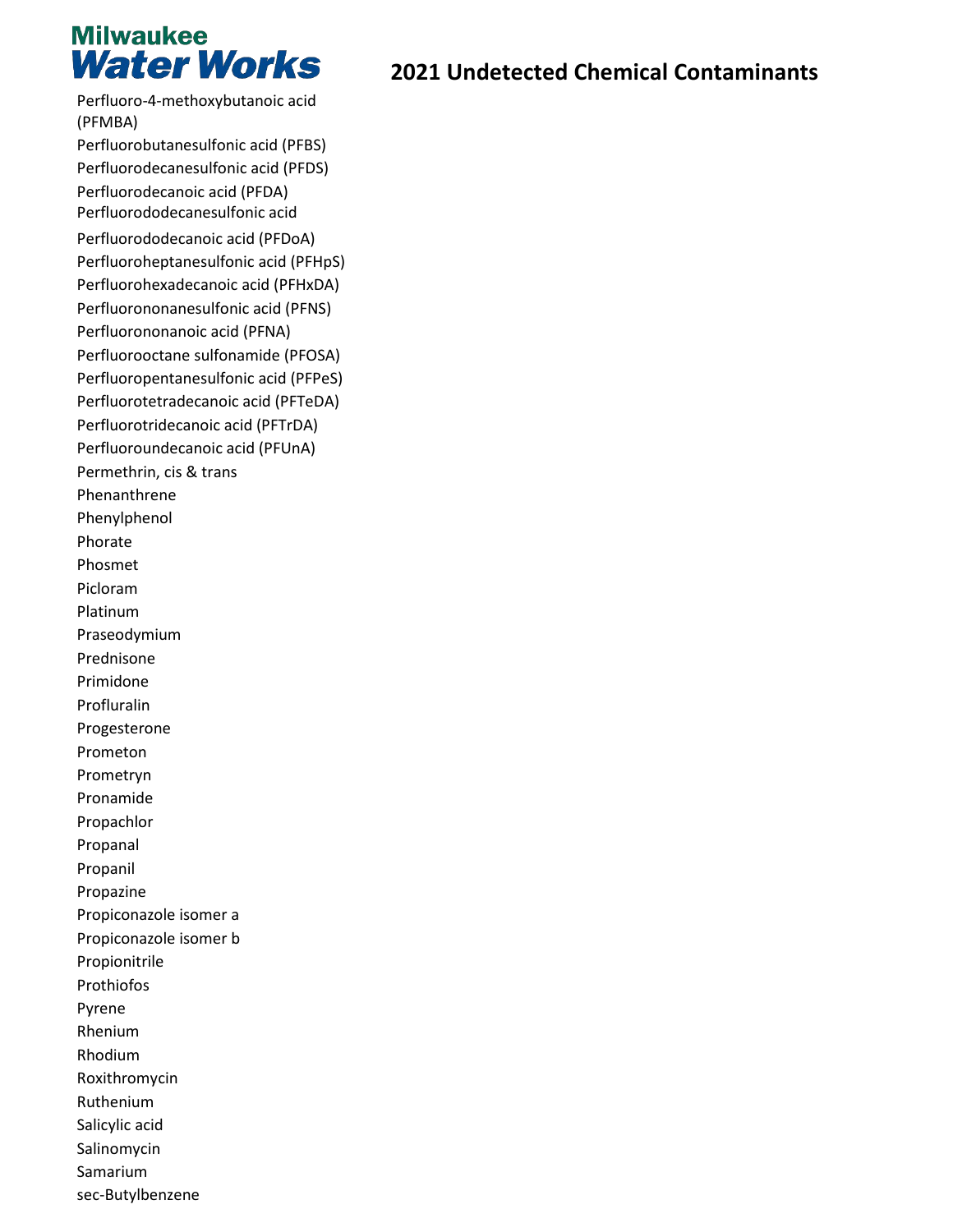

Selenium

#### **2021 Undetected Chemical Contaminants**

Silver Simazine Simetryn Solids, Suspended Stirofos Styrene Sulfadiazine Sulfadimethoxine Sulfamethazine Sulfamethizole Sulfamethoxazole Sulfasalazine Sulfathiazole Sulfotep Tebuthiuron Tellurium TEPP Terbacil **Terbufos** Terbutryn tert-Amyl Methyl ether tert-Butyl alcohol tert-Butylbenzene Tetrabromobisphenol A Tetrachloroethylene Tetrahydrofuran Thallium Theobromine Theophylline Thiabendazole Thiobencarb Thionazin Thorium Thulium Tin Toluene Total Dichlorobenzene Toxaphene trans-1,2-Dichloroethylene trans-1,3-Dichloropropylene trans-1,4-Dichloro-2-butylene trans-Nonachlor trans-Testosterone Triadimefon Tribromoacetic acid Tribufos Trichloroethylene